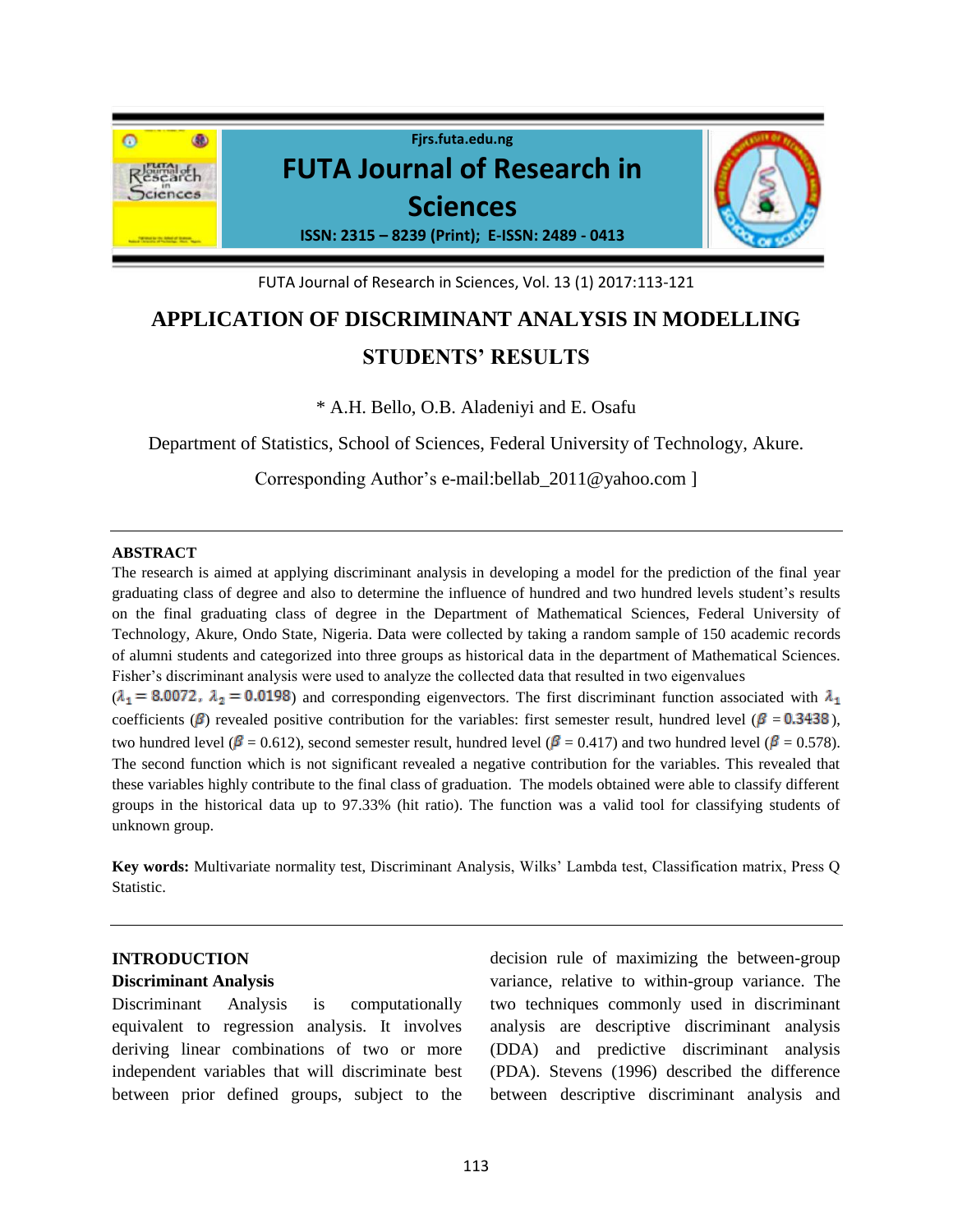predictive discriminant analysis. Descriptive discriminant analysis tends to focus more on the separation among different groups, while Predictive discriminant analysis focuses more on the classification of group members into their respective groups. Different techniques are applied in both analysis (Huberty and Barton (1989). Research has shown that predictive discriminant analysis performs quite well with categorical data (Gilbert, 1968; Moore, 1973) than regression analysis. Discrimination procedures based on normal populations predominate in statistical practice because of their simplicity and reasonably high efficiency across a wide variety of population models (Johnson and Wichem; 1992).

The number of dependent variable groups (categories) can be two or more, but these groups must be mutually exclusive and exhaustive. Hair *et al* (2007) considered a case where three or more categories are created and the possibility that arises when examining only the extreme groups in a two-group discriminant analysis. This procedure is called the polar-extremes approach. This involves comparing only the extreme two groups and excluding the middle group from the discriminant analysis. Independent variables are usually selected in two ways: either from previous research or from intuition – selecting variables for which no previous research or theory exists but that might logically be related to predicting the groups for the dependent variable. Discriminant analysis is quite sensitive to the ratio of sample size to the number of predictor variables. Hair *et al* (2007) also suggested a ratio of 20 observations for each predictor variable, although this will often be unachievable. At a minimum, though the smallest group size must exceed the number of independent variables. Many times the sample is divided into two subsamples, one used for estimation of the discriminant function (the analysis sample) and another for validation purposes (the holdout sample). This method of validating the function is referred to as the splitsample or cross-validation approach. No definite

sample into analysis and holdout groups. The most popular procedure is to divide the total group so that one-half of the respondents are placed in the analysis sample and the other half are placed in the holdout sample. Some researchers prefer a 60-40 or a 75-25 split however if the sample size isn't large enough to split in this way (if  $n < 100$ ) then one compromise would be to develop the function on the entire sample and then use the function to classify the same group used to develop the function. This gives an inflated idea of the predictive accuracy of the function. The challenge of designing an education model of any kind in higher education has been of great interest to many researchers over the years. Usoro (2006) carried out a study to classify students into various departments on National diploma, based on their cumulative results obtained from year Foundation programme otherwise known as Pre-National Diploma (Pre-ND) in Polytechnic system. Charles and June (1970) carried out a study to determine if a differentiation or separation among students graduating, withdrawn or failing could be identified. Erimafa *et al* (2009) applied discriminant analysis in predicting the class of degree of students. Julianti *et al* (2012) performed a research to ascertain which course determines students' final graduating result. Adebayo and Jolayemi (1998) applied the T statistics to investigate how predictable final year result would be, using the first year result or grade point average (GPA) of some selected university graduates. Thomas and Paschal (2013) performed a comparison of the performance of students in pre-degree and University matriculation examination (UME) classes in a University system. Gary *et al* (2004) predicted MBA noshows and graduation success with discriminant analysis, the paper uses discriminate analysis to examine five years of MBA admission records in order to separate no-shows from the successful program graduates. In this study our major task is to identify students who might be at risk of not

guidelines have been established for dividing the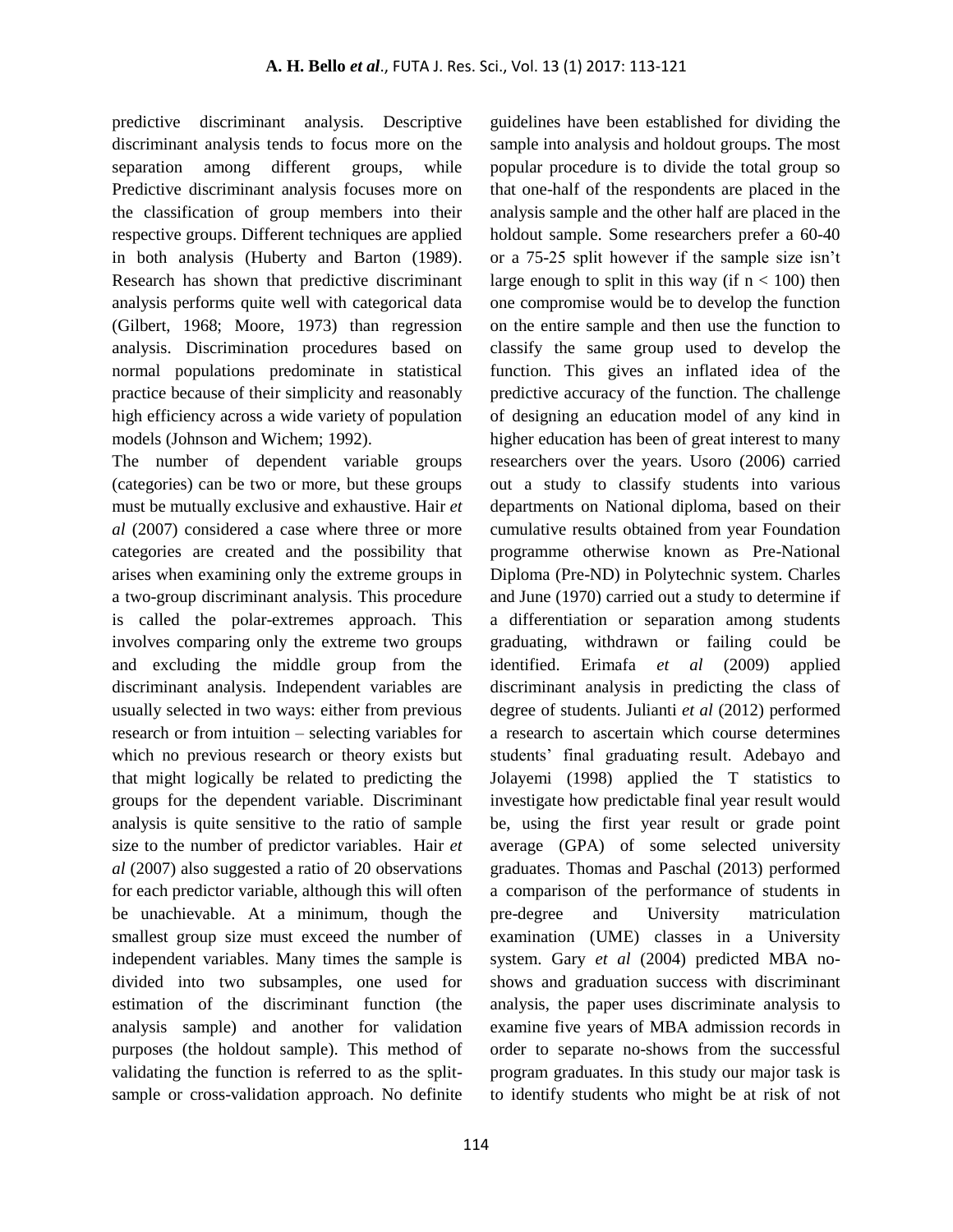graduating or graduating with different classes of degree. Concerning this research the groups under study are three namely: Group one, Group two and Group three. The Group one were a group of Students that graduated with either 'First Class' or 'Second Class Upper Division'. The Group two was the Group of Students that graduated with 'Second Class Lower Division' or 'Third Classes. The Group Three' were the Group of Students not graduating or graduated with 'Pass'. Identification of those courses that are Grade Point Average (GPA) booster by student might tend to change the class of degree of a student. This is a course that the understanding of its concept has a booster effect on sectional Grade Point Average (GPA). This student identification task, performed by the discriminant analysis seems more appropriate than commonly used educational measures such as correlation and regression weights because the variable being predicted is categorical. Research has shown that predictive discriminant analysis perform quite well with categorical data. Fisher linear discriminant analysis (otherwise known as discriminant analysis), will discriminate between groups better than any other linear function (Fisher 1936). And also violation of the assumptions underlying regression modeling can attract serious repercussions.

The objective of this research is to use students' Grade Point Average (GPA) (First and Second Year GPA) to design a discriminant analysis model for predicting the final classes of degree of students in Mathematical Science Department, Federal University of Technology, Akure, Ondo State, Nigeria.

## **METHODOLOGY**

The data for this study were from academic records of First year and Second year (independent variables) of alumni students and their corresponding final classes of degree (categorical variable) in the Department of Mathematical Sciences, Federal University of Technology, Akure, Ondo State from 2005 to 2007 academic session .

The historical data were collected for three groups (categories), namely Group 1, Group 2, and Group3. The collected data are grade point average (GPA) of each student (both First and Second Semester first year and second year). The number of students  $n_i$  in group i is the sample size for that group.

 $X_1$  Represent First Year Grade Point Average (GPA) for First Semester.

 $X_2$  Represent First Year Grade Point Average (GPA) for Second Semester.

 $X_3$  Represent Second Year Grade Point Average (GPA) for First semester.

 $X_4$  Represent hundred level Grade Point Average (GPA) for First semester.

 $\overline{X}_1$ ,  $\overline{X}_2$  and  $\overline{X}_3$  Represent the mean of Group 1, Group 2 and Group 3 respectively and  $\bar{X}$  be the grand mean of the entire Group.

 $\overline{X}_{ij}$  Represent the mean of Group i and Variable j

Total samples taken from each group is  $n_i = 50$ 

# **Fisher discriminant analysis**

Fisher discriminant analysis make use of the between (**B**) and within (**W**) sum of squares in accomplish its aim.

Also an estimate of  $\Sigma$  is based on the sample within group matrix

$$
W = ((n_i - 1)S_i) = \sum_{i=1}^{g} \sum_{j=1}^{n_i} \sum_{j=i}^{n_i} (X_{ij} - \bar{X}_i) (X_{ij} - \bar{X}_i) \dots (2)
$$

Let  $\lambda_1$ ,  $\lambda_2$ ,  $\lambda_3$ , ...,  $\lambda_p$  be an eigenvalue (characteristic root) of  $W^{-1}B$  that is  $|W^{-1}B - \lambda I| = 0$  ... ... ... ... ... ... ... (3)

Where  $\bf{l}$  is identity matrix? Equation (3) is called the characteristic equation.

Let

 $V_1, V_2, V_3, ... V_p$  be the normalize eigen vector(c haracteristic vector) that satisfies  $W^{-1}BV = \lambda V$ .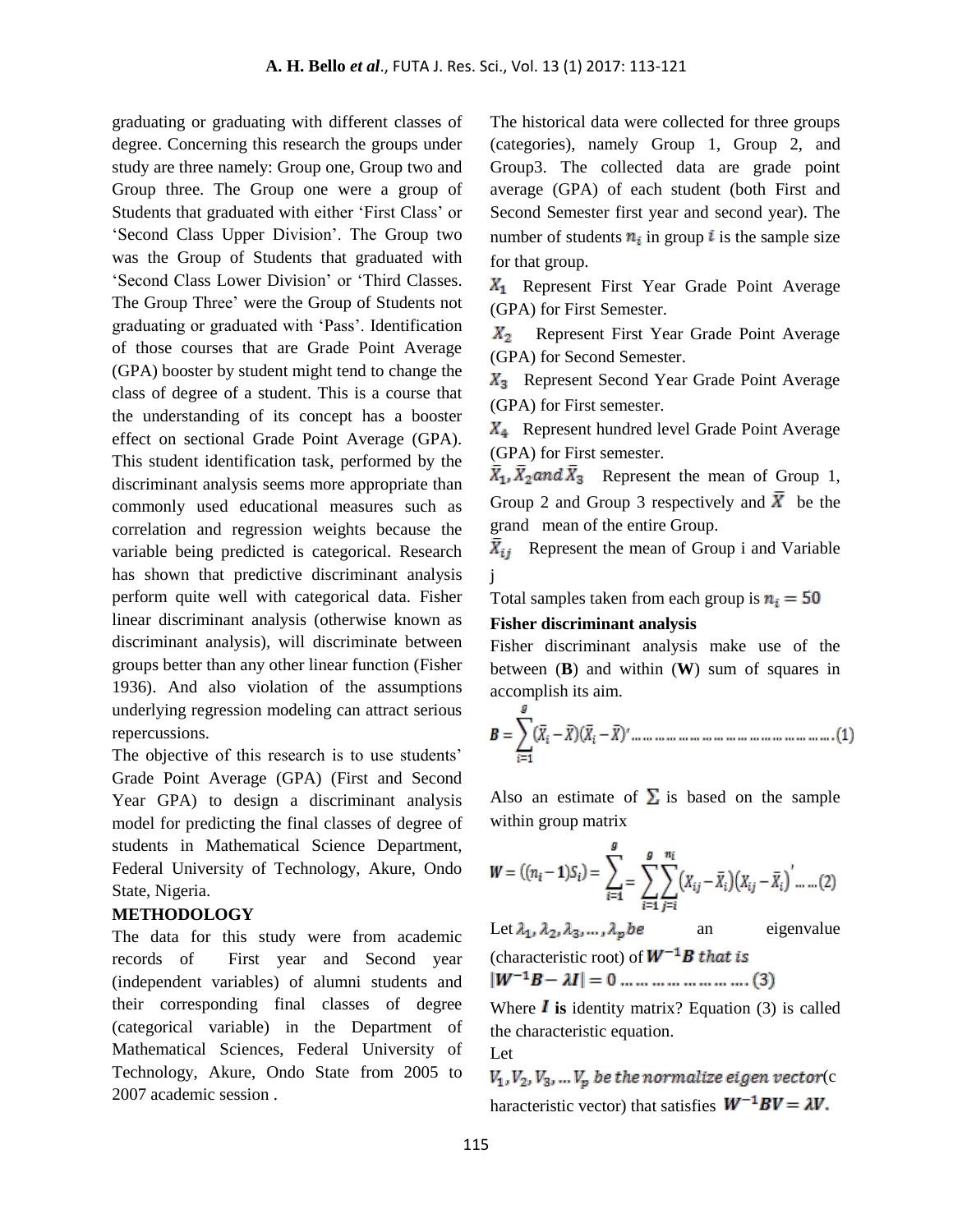The first discriminant function is obtained by forming a linear combination of  $V'_1 X$  that is  $Z_1 = X_1 V_{11} + X_2 V_{12} + X_3 V_{13} + \cdots + X_p V_{1p}$ 

The second variate/function is also formed by  $V_2$ X which is equal to

$$
Z_2 = X_1 V_{21} + X_2 V_{22} + X_3 V_{23} + \dots + X_p V_{2p}
$$
  

$$
Z_p = X_1 V_{p1} + X_2 V_{p2} + X_3 V_{p3} + \dots + X_p V_{pp}
$$

Where P is the number of independent variables measured in each group/population.

The number of positive eigenvalue is **Minimum** $(g - 1, p)$ , where **g** is the number of groups and **p** is the number of independent variables.

#### **DATA ANALYSIS**

#### **Test for normality**

Using the Mahalanobis test of multivariate normality, first is to obtain the Mahalanobis distance (MD) for each students.

Total sample for group1, group2 and group 3 are equal. That is  $n_1 = n_2 = n_3 = 50$ 

$$
\bar{X}_i = \begin{bmatrix} \bar{X}_{i1} \\ \bar{X}_{i2} \\ \bar{X}_{i3} \\ \bar{X}_{i4} \end{bmatrix}
$$

$$
\bar{X}_1 = \begin{bmatrix} 3.6754 \\ 3.6670 \\ 3.7352 \\ 3.7408 \end{bmatrix} \bar{X}_2 = \begin{bmatrix} 2.7832 \\ 2.7124 \\ 2.8518 \\ 2.7254 \end{bmatrix} \bar{X}_3 = \begin{bmatrix} 1.7300 \\ 1.8068 \\ 1.7472 \\ 1.7590 \end{bmatrix}
$$

$$
\bar{X} = \begin{bmatrix} 2.7295 \\ 2.7287 \\ 2.7781 \\ 2.7417 \end{bmatrix}
$$

0.27658 0.082994 0.085833 0.075453 0.082994  $\begin{array}{cccc} 0.236103 & 0.056136 & 0.106423 \\ 0.056136 & 0.241838 & 0.076349 \end{array}$  $S_1 =$ 0.085833 0.209452  $\backslash 0.075453$ 0.106423 0.076349 /0.204451 0.043898 0.037212 0.027346 0.209786 0.026353  $-0.00228$ 0.043898  $S_2 =$ 0.037212 0.026353 0.171909  $-0.03607$  $-0.00228$   $-0.03607$ 0.027346 0.203776

$$
\boldsymbol{S}_3 = \begin{pmatrix} 0.17758 & 0.063655 & 0.021459 & 0.032084 \\ 0.063655 & 0.150953 & 0.036652 & 0.006213 \\ 0.021459 & 0.036652 & 0.172339 & 0.002785 \\ 0.032084 & 0.006213 & 0.002785 & 0.212572 \end{pmatrix}
$$

Where S1, S2 and S3 are variance covariance matrix of group1, group2 and group3 respectively

$$
MD_{ij} = (X_{ij} - \bar{X}_i) S_i^{-1} (X_{ij} - \bar{X}_i), j = 1, 2, ..., n \text{ and } i = 1, 2, 3
$$

Where  $X_{ij}$  is the *j*th element (student) on the *ith* group.

Since each of the data are univariate normally distributed and none of the students' squared Mahalanobis distance is  $\geq$  the  $\chi^{2}_{4}(\frac{0.05}{2}) = 11.1, \alpha = 0.05$  we can say that data set is multivariate normally distributed.

#### **Sum of squares**

The total sum of square  $=$  the between sum of square  $+$  the within sum of square

$$
\sum_{i=1}^{g} \sum_{j=1}^{n_i} (\bar{X}_{ij} - \bar{X})(\bar{X}_{ij} - \bar{X})^{\prime} = \sum_{i=1}^{3} n_i (\bar{X}_i - \bar{X})(\bar{X}_i - \bar{X})^{\prime} + \sum_{i=1}^{g} \sum_{i=1}^{n_i} (\bar{X}_{ij} - \bar{X}_i)(\bar{X}_{ij} - \bar{X}_i)
$$

$$
T=B+W
$$

$$
\mathbf{B} = \sum_{i=1}^{3} n_i (\bar{X}_i - \bar{X}) (\bar{X}_i - \bar{X})'
$$
  

$$
\bar{X}_1 - \bar{X} = \begin{pmatrix} 0.9459 \\ 0.9383 \\ 0.9571 \\ 0.9991 \end{pmatrix}, \bar{X}_2 - \bar{X} = \begin{pmatrix} 0.0537 \\ -0.0163 \\ 0.0737 \\ -0.0163 \end{pmatrix}, \bar{X}_3 - \bar{X} = \begin{pmatrix} -0.9995 \\ -0.9219 \\ -1.0309 \\ -0.9827 \end{pmatrix}
$$

$$
B = \begin{bmatrix} 50 * \begin{pmatrix} 0.9459 \\ 0.9383 \\ 0.9571 \end{pmatrix} (0.9459 & 0.9383 & 0.9571 & 0.9991) \\ 0.9991 \end{bmatrix} + \begin{bmatrix} 0.0537 \\ -0.0163 \\ 0.0737 \\ -0.0163 \end{bmatrix} (0.0537 -0.0163 & 0.0737 -0.0163) \end{bmatrix}
$$

 $\mathrm{+}$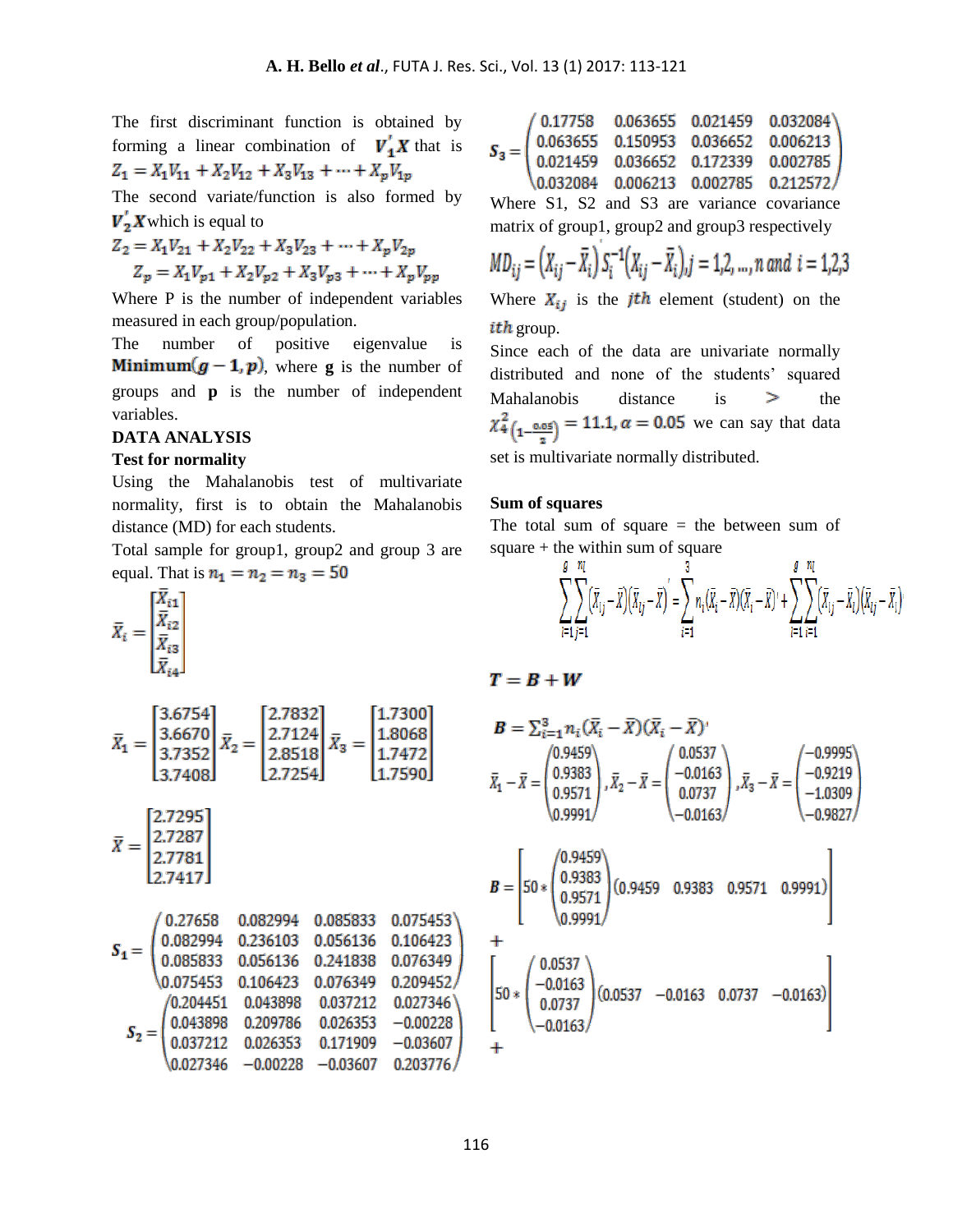|  |  | /94.8305375 90.4050855 96.9831565 96.3191015\                                                                                              |
|--|--|--------------------------------------------------------------------------------------------------------------------------------------------|
|  |  |                                                                                                                                            |
|  |  | $B = \begin{pmatrix} 90.4050855 & 86.5286095 & 92.3616165 & 92.1836175 \\ 96.9831565 & 92.3616165 & 99.2113455 & 98.4051365 \end{pmatrix}$ |
|  |  | \96.3191015 92.1836175 98.4051365 98.2082895/                                                                                              |

|  | /32.271939 9.336803                                                                                                                           |          | 7.080696 6.609267\ |  |
|--|-----------------------------------------------------------------------------------------------------------------------------------------------|----------|--------------------|--|
|  |                                                                                                                                               |          |                    |  |
|  | $W = \left( \begin{array}{cccc} 9.336803 & 29.245258 & 5.837909 & 5.407444 \\ 7.080696 & 5.837909 & 28.718214 & 2.110136 \end{array} \right)$ |          |                    |  |
|  | 6.609267                                                                                                                                      | 5.407444 | $2.110136$ 30.6642 |  |

Multivariate analysis of variance shows that there was significant difference among the three groups. This difference will improve the classification ability of discriminant analysis.

# **Discriminant analysis**

$$
W = \sum_{i=1}^{g} \sum_{i=1}^{n_i} (\bar{x}_{ij} - \bar{x}_i)(\bar{x}_{ij} - \bar{x}_i) = (n_1 - 1)S_1 + (n_2 - 1)S_2 + (n_3 - 1)S_3
$$
  

$$
W = (n_1 - 1)S_1 + (n_2 - 1)S_2 + (n_3 - 1)S_3
$$

The MANOVA test shows that the groups were significantly different from each other. Therefore discriminant analysis could be used to separate the groups. Let  $W^{-1}$  be the inverse of within sums of square

|  | /1.4111490878799  1.3407196224688  1.4444593725611  1.4284977086265                                                                                                                                     |  |  |
|--|---------------------------------------------------------------------------------------------------------------------------------------------------------------------------------------------------------|--|--|
|  | $W^{-1}B = \left( \begin{array}{ccc} 1.702747047829 & 1.6355320137235 & 1.7379787602421 & 1.7423294940517 \\ 2.5092928074449 & 2.3866974428439 & 2.5677871902303 & 2.5429146512623 \end{array} \right)$ |  |  |
|  |                                                                                                                                                                                                         |  |  |
|  | \2.3639939084197 2.2645997473697 2.414604516878 2.4125697659033/                                                                                                                                        |  |  |

 $let R = W^{-1}B$ 

The number of eigenvalue/vector to be obtained is Min  $(p, g-1)$  = Min  $(4,2)$  =  $2 |\lambda_1| \geq |\lambda_2| \geq |\lambda_3| \geq |\lambda_4|$ .

The largest eigenvalue is  $\leq Max(\eta_i = (\sum_{j=1}^4 r_{ij})) = 11.43$ . where  $\eta_i$  is the *i*th row of R

Using the **Scaled Power Method** to obtain the eigenvector and the corresponding eigenvalue of **R**. we have below:

The corresponding eigenvector and eigenvalue are:

$$
\boldsymbol{V}_{\textbf{1}} = \begin{pmatrix} 0.3438098252159 \\ 0.4167459831371 \\ 0.6116408499452 \\ 0.5779386302216 \end{pmatrix}, \lambda_{\textbf{1}} = 8.0072778724361 \\ \boldsymbol{V}_{\textbf{2}} = \begin{pmatrix} -0.5322616122519 \\ 0.2132822184365 \\ -0.8192654936787 \\ 0.0035103118415 \end{pmatrix}, \lambda_{\textbf{2}} = 0.0197601743569
$$

Therefore the discriminant functions  $Z_1$  and  $Z_2$  are given as: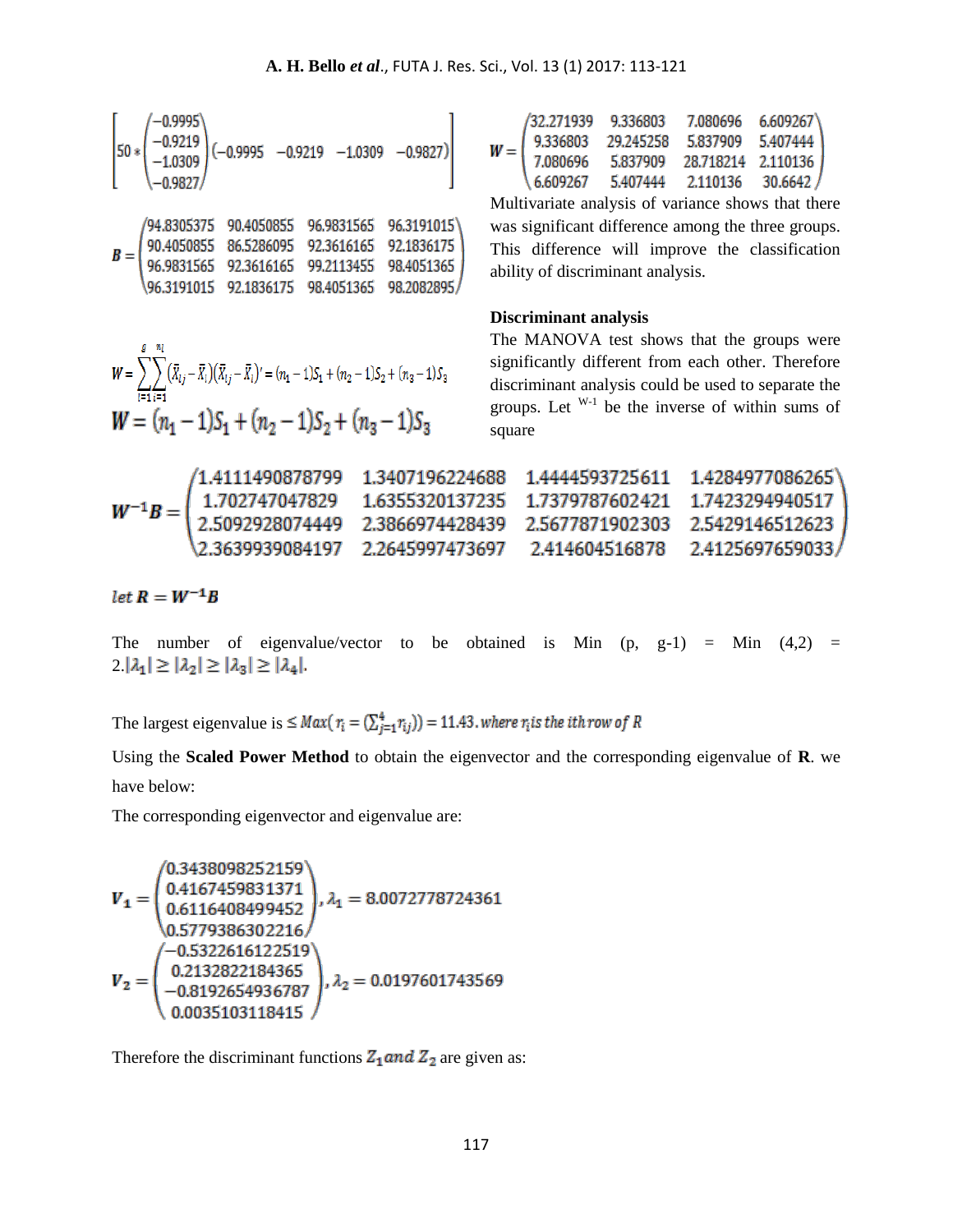# $Z_1 = V_1'X$ [0.3438098252159 0.4167459831371 0.6116408499452 0.5779386302216  $Z_1 = 0.3438098252159X_1 + 0.4167459831371X_2 + 0.6116408499452X_3$  $+ 0.5779386302216X_4$  $Z_2 = V_2'X$  $[0.5322616122519 - 0.2132822184365 0.8192654936787 0.5921080114859]$

# $Z_2 = -0.5322616122519X_1 + 0.2132822184365X_2 - 0.8192654936787X_3$  $+0.0035103118415X_4$

# **Test of significance**

Testing the significance of the model is important to the interpretation of the experiment. The hypothesis is to be tested on both models, to ascertain the predictive ability of each model.

#### **Wilks' Lambda test**

Using the Wilks' lambda to test for the significance of the models.

 $W = \frac{1}{1 + \lambda}$ 

The test statistic is:

 $Q = -\left[ (n-1) - \frac{p+q}{2} \right] lnW$  Follows  $\chi^2$  (chi square) distribution with  $p(g-1)$  degrees of freedom.

For the first model,  $\lambda_1 = 9.6568$ Null hypothesis  $H_o: \lambda_1 = 0$ Alternative hypothesis  $H_1: \lambda_1 \neq 0$ <br>  $W_1 = \frac{1}{1 + \lambda_1} = \frac{1}{1 + 8.0072778724361} = 0.111021333$  $Q_1 = -[(150 - 1) - \frac{4 + 3}{2}]$ *In*(0.111021333) = -145.5(*In*(0.111021333)) = 319.8137874

# $\chi^2_{-4(3-1)}$  at  $\alpha = 0.05 = 15.51$

**Since**  $Q_1$  **is greater than**  $\chi^2$ **<sub>g</sub>**, we have the statistical reason to reject  $H_0$  and conclude that the model prediction is more than chance. This model alone can be used for prediction of future occurrence or classification. But the second model is not significant; this means that the second model alone cannot predict future classes of degree of students.

#### **Functions at group centroid**

This is the mean of the discriminant scores of both functions in a group.

With the centroid classification can be done for all students whose results served as the historical data for this research.

#### **Table 1: Group Centroid**

**FUNCTIONS** 

| <b>GROUP</b> | z.                                                 | z,                         |
|--------------|----------------------------------------------------|----------------------------|
|              | $\bar{G}_{11} = 7.2384$                            | $\bar{G}_{12} = -4.22116$  |
| $\mathbf{2}$ | $\bar{G}_{21} = 5.406665$ $\bar{G}_{22} = -3.2297$ |                            |
| 3            | $\bar{G}_{31} = 3.573967$                          | $\bar{G}_{32} = -3.575192$ |

# $\bar{G}_{ij}$  is the mean of ith group jth

# discriminant scores.

We classify by first determining the difference between each discriminant scores and the group centroids. A student is predicted to be in the  $i$ th group if the distance between its discriminant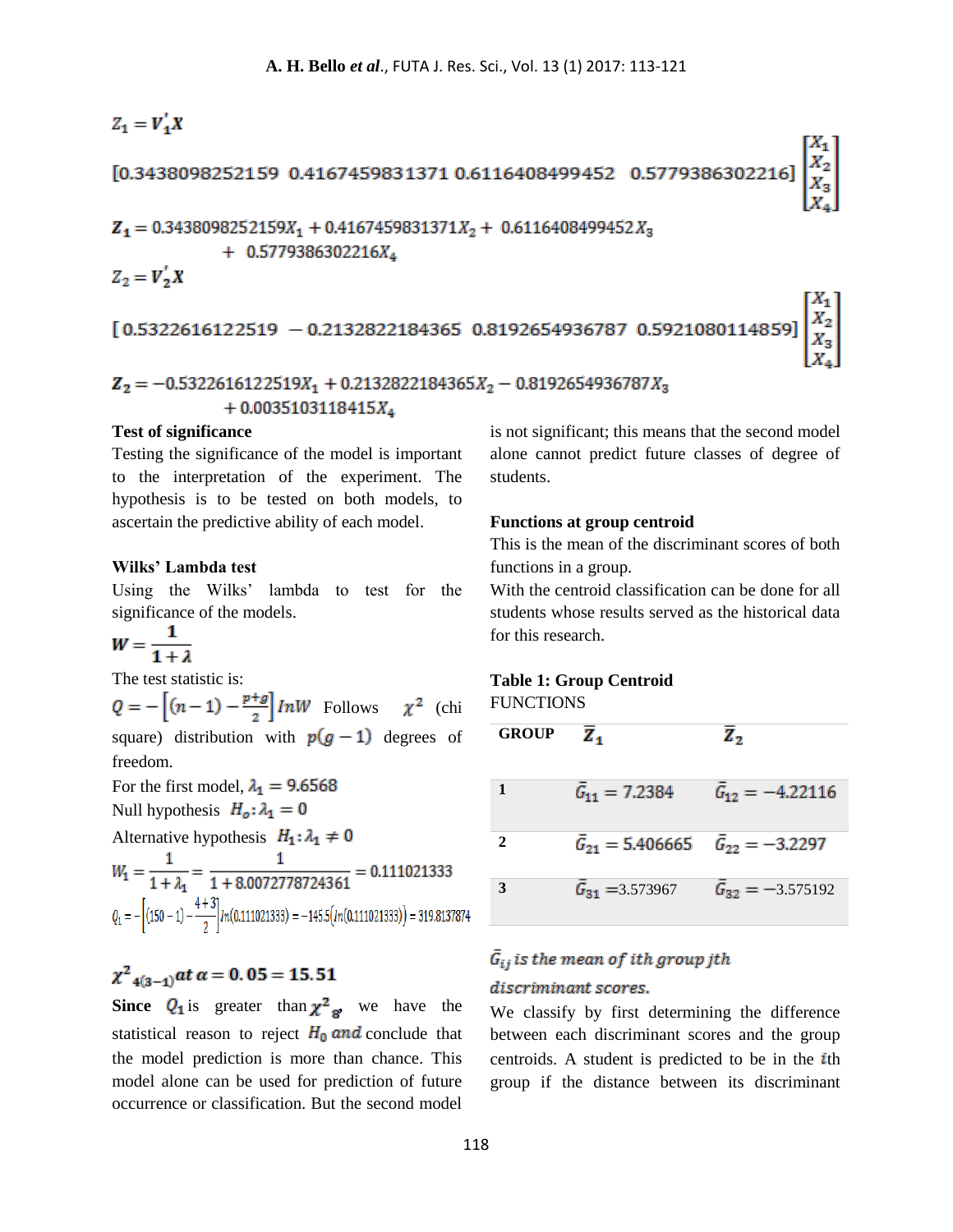score and the  $i$ th group centroid is the minimum among other groups.

A student having a discriminant score Z, is predicted to be in group k if:

$$
G_k = [|Z - \bar{G}_{k1}|],
$$
 for  $k = 1,2,3$ 

Where k is the group and  $G_k$  is the minimum. Therefore student is predicted to belong to group k. On applying this principle called the **distance method**, we were able to classify our historical data.

#### **Table 2: Classification matrix**

|                   |       | <b>Predicted Group</b><br><b>Member</b> |          |                               | <b>Total</b>   |          |  |
|-------------------|-------|-----------------------------------------|----------|-------------------------------|----------------|----------|--|
|                   |       | 123                                     |          |                               |                |          |  |
|                   |       | 1                                       |          | 48 2                          | $\overline{0}$ | 50       |  |
| Original<br>Group | Count | $\overline{2}$<br>3                     | $\Omega$ | $1\quad 49$<br>$\overline{1}$ | $\Omega$<br>49 | 50<br>50 |  |
|                   |       | 1                                       |          | $96 \quad 4 \quad 0$          |                | 100      |  |
|                   | $\%$  | $\mathbf{2}$                            |          | 2 98                          | $\overline{0}$ | 100      |  |
|                   |       | 3                                       |          | $0 \t2 \t98$                  |                | 100      |  |

The number of students correctly classified in the historical data is the diagonal elements on the classification matrix above.

| <b>Therefore</b> | the | Hit | ratio |
|------------------|-----|-----|-------|
| 150              |     |     |       |

The percentage correctly classified is  $H\% = 97.33$  percent

#### **Press Q statistics**

This simple measure compares the number of correct classifications with the total sample size and the number of groups. The calculated value is compared with a critical value from the Chi-Square distribution with 1 degree of freedom.

$$
Press's Q statistic (P) = \frac{(N - nk)^2}{N(k - 1)}
$$

 $H_o$ : The result exceed classification by accuracy by chance

Vs.

 $H_1$ : The result does not exceed classification by chance at  $\alpha$  = 0.05 level of significance.

$$
N = (50 + 50 + 50) = 150, n = (48 + 49 + 49) = 146, k = 3
$$
  

$$
P = \left(\frac{[150 - (146 * 3)]^2}{150 * (3 - 1)}\right) = \frac{82944}{300} = 276.48
$$

Since **P** is greater than  $\chi^2_{\alpha,1} = 3.84$  we have the statistical reason to reject  $H_0$  and conclude that the classification result is more than just chance.

# **RESULTS AND DISCUSSION**

The Mahalanobis distance showed that the data does not contain any outlier and it was multivariate normally distributed. Multivariate Analysis of Variance showed that there was a significant difference between each group at 5% level of significance and that there was homogeneity within each group and each group was sufficiently different from one another.

Two eigenvalue  $(\lambda_1 = 8.0072, \lambda_2 = 0.0197)$  and corresponding eigenvector were obtained using the scaled power method. The vector was used to form two Fisher's discriminating functions;

 $Z_1 = 0.3438098252159X_1 + 0.4167459831371X_2 + 0.6116408499452X_3$  $+ 0.5779386302216X_4$ 

 $Z_2 = -0.5322616122519X_1 + 0.2132822184365X_2 - 0.8192654936787X_3$  $+0.0035103118415X_4$ 

Wilk's lambda tests were used to test the significance of these models, which rendered  $\mathbb{Z}_2$ function not significant. The significant function  $\mathbf{Z}_1$  was used to classify the historical data that gave a hit ratio of 97.33%.

The models obtained above have a predictive ability of about 97.3% at 95% confidence level.

The result of this analysis showed that, with the first year and second year grade point averages (GPA) of a student from the Department of Mathematical Sciences can be used in determining graduating class of degree of that student. The model also inform the student the distance of his/her discriminant score from a desire class of that student, which inform the student the effort needed to either remain in a particular class or to belong in other classes of degree. This model can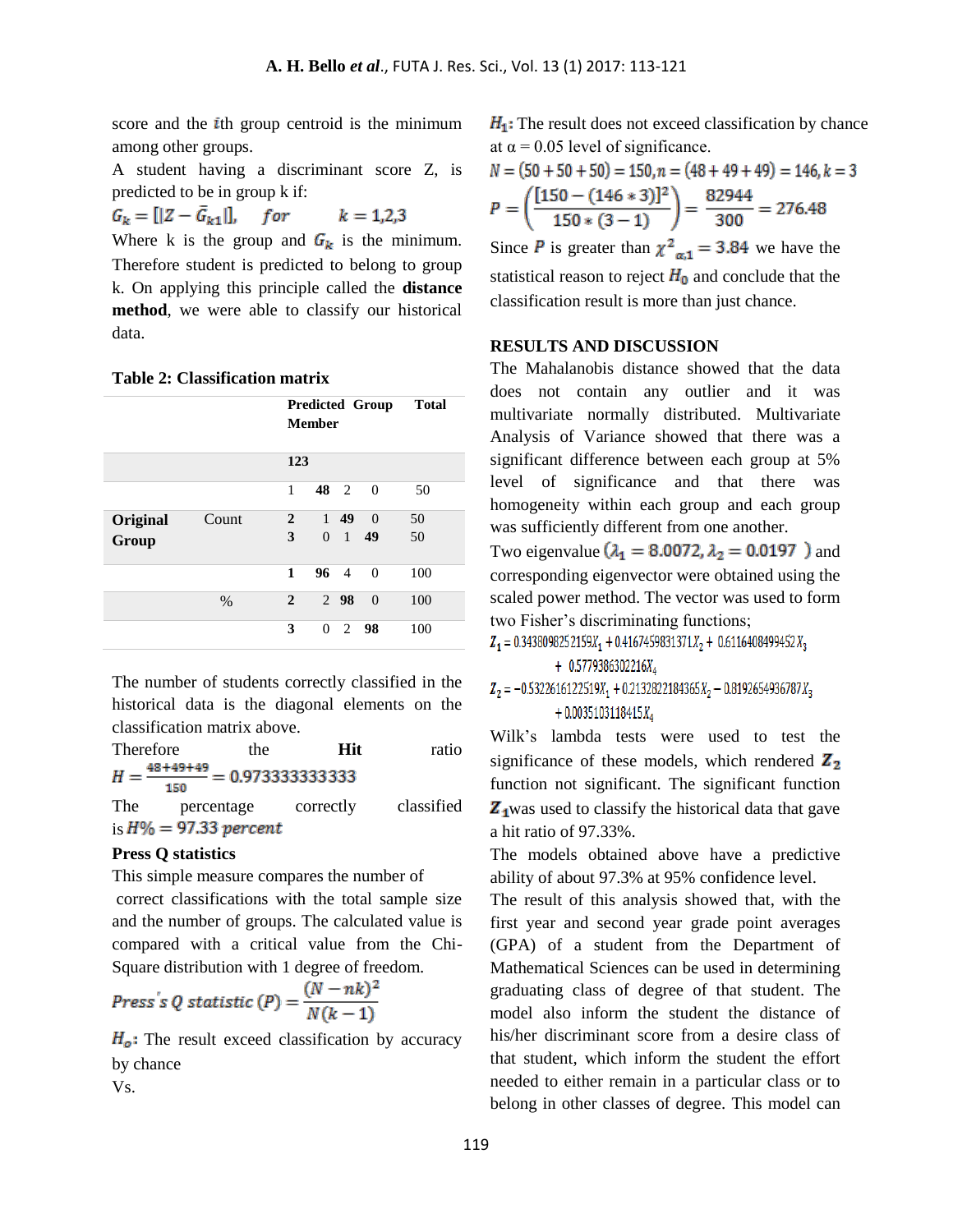be used by the student advisers to counsel students of this department. This study also showed how statistical models, with every assumptions satisfied can be used for predictions with a minimal risk. The result obtained also confirms the conclusion made by Erimafa et al (2009) about the high predictive ability of discriminant analysis when all assumptions are satisfied.

# **CONCLUSION**

This study examined the influence of the 100 and 200 level results on the final class of degree of student. Results of discriminant analysis based on the criteria of values of unstandardized canonical coefficient (eigenvectors), correlation matrix, eigenvalues, values of Wilk's Lambda and classification routine identified that these variables highly contribute up to  $\left(\frac{8.007}{8.027}\right) * 100 = 99.7\%$  to the final class of degree. Each of the coefficient of the discriminant function contributed positively to the discriminating of each group corresponding to the highest eigenvalue. The two hundred (both first and second semester) contributed more on the final class of degree. The model was able to predict up to 97.33% of the entire historical group.

## **RECOMMENDATION**

This study recommended that discriminating model should be developed for every department throughout the University. A model developed for a particular department varies from models from other departments, therefore cannot be too accurate for prediction in other departments. Variations in the performance of student might be greatly affected by the variables (courses) involved. Educational research showed that some psychological factors, such as learning style, selfefficacy, motivation and interest, and teaching and learning environment, also play a role in students' learning and thus affect students' achievement. Therefore, future studies should include psychological variables in the models so as to increase their prediction accuracy.

## *REFERENCE*

- *Adebayo, S.B and Jolayemi, E.T (1998). Effect of Rare Outcome on the Measure of Agreement Index. J. Nig. Stat. Assoc. 13:1-10.*
- *Charles, B.K, June E. H (1970). Predicting Graduation Withdrawal and Failure in College by Multiple Discriminant Analysis. J. Educational Measure. 7(2): 91-95.*
- *Gary, E. C and Tom, C (2004).Predicting MBA No-Shows and Graduation Success using Discriminant Analysis. IAER: August 2004, Vol. 10, No. 3*
- *Erimafa, J. T, Iduseri, A. and Edokpa, I. W(2009).Application of Discriminant Analysis to Predict the Class of Degree for Graduating Students in a University System: inter journal of physical Sciences, vol.4,Pp. 16-21,2008.*
- *Gilbert, E. S (1968). On Discrimination using Qualitative Variable. J. Amer. Stat. Soc. pp. 399 – 404.*
- *Huberty, C. J., and Barton, R. M (1989). An Introduction to Discriminant Analysis Measurement and Evaluation in Counseling and Development, 22: 158 – 168.*
- *Johnson, R. A., and Wichern, D. W (2007). Applied Multivariate Statistical Analysis, Sixth Edition, Pearson Prentice Hall, Upper Saddle River, New Jersey. 07458.*
- *Julianti, Kasih, Sani and Susanto (2012). Predicting Students' Final Results through Discriminant Analysis, World Transactions on Engineering and Technology Education (WIETE) Vol.10, No.2, 2012.*
- *Moore, D. H (1973). Evaluation of five*